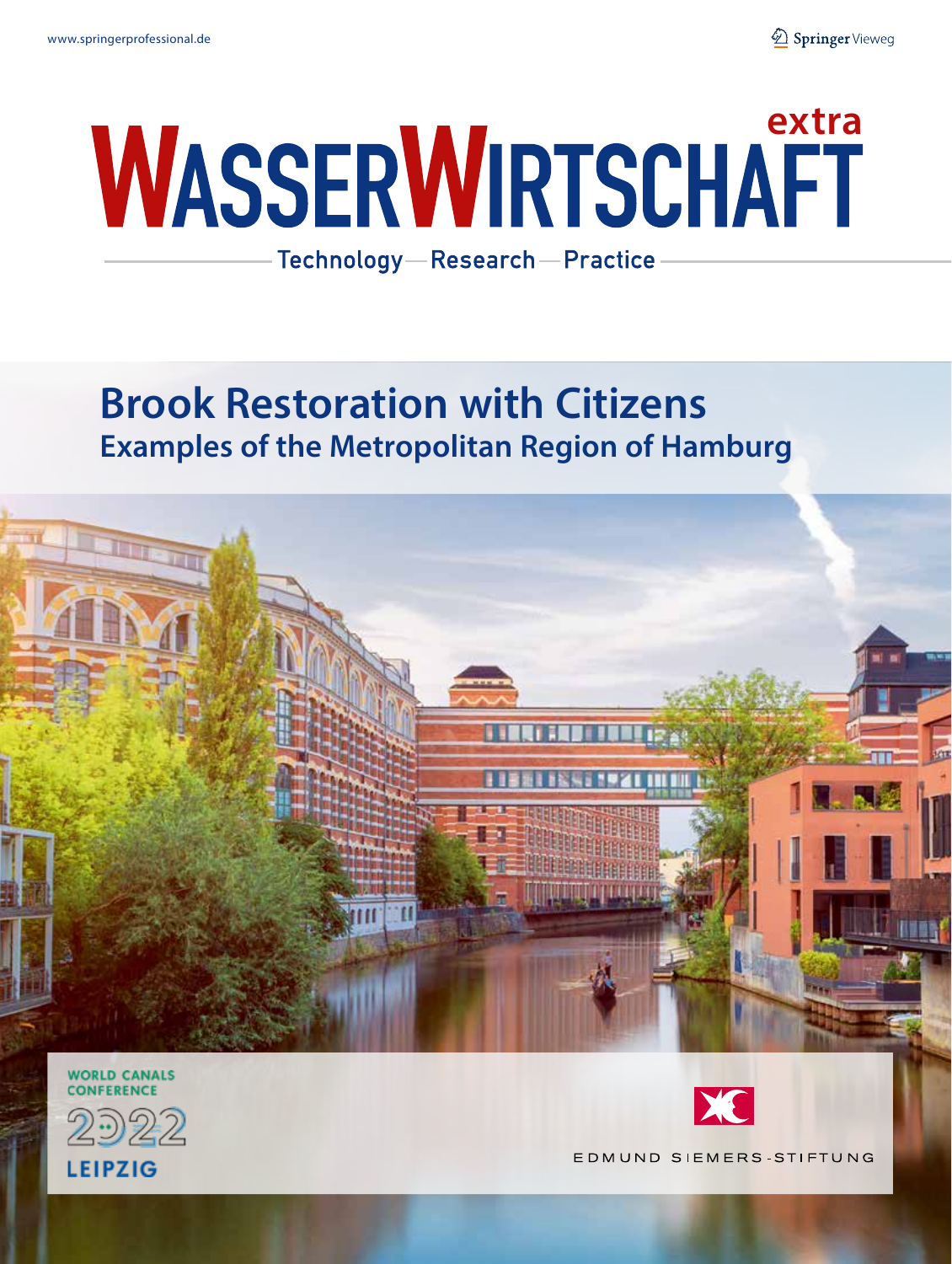## **Brook Restoration with Citizens – Examples of the Metropolitan Region of Hamburg**

The Water Framework Directive is not fulfilled. Of all stretches 80% (brooks and small rivers) are neglected. Public groups may help. Examples are given for urban and rural sites. Strong efforts have to be taken due to climate change, too. Agricultural and maintenance practice are to be changed.

#### Ludwig Tent

#### **1 Improvements in riverine ecosystems still miss the goal**

The official path to improve brooks and small rivers in Germany – excavated and destructed by hard maintenance – over the past decades has revealed as a humpy, ineffective attempt, not being enhanced by the Water Framework Directive. Up to now only 6,6% of watercourses` length have been restored in part, reaching a good status – the 80% of brooks and small rivers (we have to restore all waterways by law) is neglected. Especially groundwater fed brooks on morane ground, the headwaters, in the North German Lowland suffer by misunderstanding the natural temperature system and characteristic bottom structure (**Figure 1**). These watercourses once have been gravel brooks, functioning as habitats for the specific flora and fauna of the summer-cool stream, the trout region. – In this situation it has been shown that engagement of the public is a good tool to vitalize the forgotten stretches [1].

#### **2 Instream restoration with engaged citizens**

#### 2.1 Trout 2010 as a start in the city of Hamburg

The River Wandse within the Alster system in the area of the City/the Federal State of Hamburg, was taken as an example to prove, whether an urban brook might be altered to the trout brook it once was (project Trout 2010). With Hamburg being the owner, the water authority and responsible maintenance institution, the frame to realize improvements was given – especially because there is the will to include the public [2]. This example, run under the signs of Agenda 21 (informal learning/teaching)

#### **Synopsis**

- $\blacksquare$  The improvement of all brooks and small rivers in the North German Lowland is necessary, applying best practice.
- Engagement of interested public groups may play a significant role.
- In headwater regions the characteristic trout stream will be regained.



**Figure 1:** A brook in the North German Lowland, overheated and without structure

and sustainable development, has been applied to more brooks of the Alster catchment by the NGO Naturschutzbund Deutschland (Nabu), Landesverband Hamburg as Bach-Aktionstage since 2007 and the co-operation project Lebendige Alster with the NGOs Aktion Fischotterschutz and Bund für Umwelt und Naturschutz Deutschland (BUND). The installation of current deflectors by introducing structures of dead wood as well as gravel and boulders, are main part of the groups' activities. The city enhances such efforts by having introduced the gravel pot, part of the budget for river maintenance. This is an adaption of the Danish experience, giving public money to good ideas in practical help to aquatic ecological systems (once grus pulje, now forenings pulje). With the city's attempt to restore the fluvial continuum with pathways for fish and other organisms to and fro the river Elbe, e.g. sea trout is able now to reach re-installed spawning grounds.

#### 2.2 Brooks in rural states

For urban environments in area states, as e.g. Lower Saxony and Schleswig-Holstein, similarities to the Hamburg example may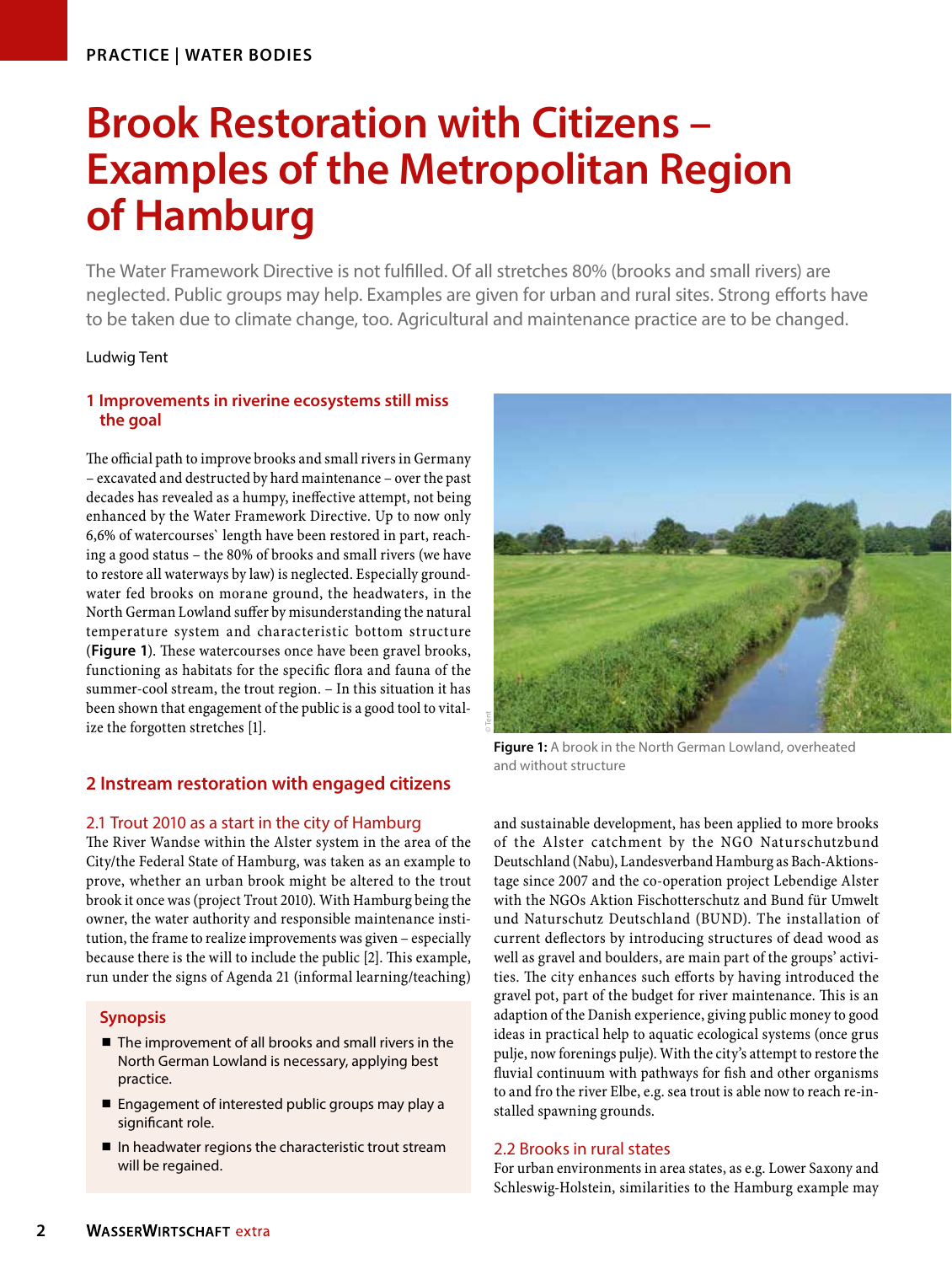occur. A more complicated situation, however, results from organisational differences in the rural countryside, where a variety of concerned parties has to be involved – private owners down to small area strips along the riverine shores, privately dominated maintenance associations, accompanied by public water authorities. This situation may be overcome by starting best practice-experiments in a try and error attempt – contacting the maintenance association, the owners and, if necessary, convincing the water authority, that e.g. instream restoration in a given intensively used landscape improves the structures and biota, without affecting the discharge potential of the watercourse in a negative way [3], [4]. Joint education and learning leads this way. A lot of salmonid reaches have been restored up to now. The presence of characteristic plants like Water Starwort (*Callitriche*) and others is improved by the characteristic gravel ground. Trout, brook, river and sea lamprey, stone loach and accompanying characteristic invertebrates reveal the positive results. The growth of wetland trees is to be enhanced, wherever possible by natural succession – growth of local origin (**Figure 2**).

#### **3 Outlook**

Angling and environmental protection clubs, as well as adopta-brook groups and engaged individuals co-operate with water authorities, land owners and maintenance organisations to further improve the situation.



**Figure 3:** Semi-shaded stretch – alders and water plants, 35 years after instream restoration



**Figure 2:** Succession of alder trees along an instream restored brook, young stadium

To stabilize the results on catchment level and develop the necessary adaptations in the time of climate change, however, strong efforts have to be taken within the total system (cf. international projects like Keep your river cool). Stream corridors with deciduous trees as buffer to avoid the entrance of erosive materials, pesticides and nutrients as well as re-gaining the characteristics of the summer-cool stream are the inevitable basis. In the semi-shaded stretches under alders a high variety of organisms including plants like waterparsnip (*Berula*) thrive. (**Figure 3**) [5]. Altering present day subsidies for agriculture, adaptation of river maintenance to the legally set goals and consequent action of water authorities are needed to adopt these improvements to the system of watercourses at every place.

#### Author

**Dr. Ludwig Tent** Edmund Siemers-Stiftung Wedel, Germany ludwig.tent@gmx.net

#### Literature

- [1] Tent, L.: Lebendigere Bäche und Flüsse in Schleswig-Holstein. In: Behrendt, J.; Rechtenbach, D.; Otterpohl, R. (ed.): Hamburger Berichte zur Siedlungswasserwirtschaft 100 (2019), p. 139-163.
- [2] Tent, L.: Trout 2010 Restructuring Urban Brooks with engaged Citizens. In: Nijland, H.; Cals, M. J. R. (ed.): River Restoration in Europe; Practical Approaches. – Proceedings of the Conference on River Restoration, Wageningen, The Netherlands, 2000.
- [3] Madsen, B. L.; Tent, L.: Lebendige Bäche und Flüsse Praxistipps zur Gewässerunterhaltung und Revitalisierung von Tieflandgewässern. Norderstedt: BoD, 2000.
- [4] Tent, L.: Instream Restaurieren jüngere Beispiele aus Hamburg-nahen Fließgewässern. In: Gulyas, H.; Otterpohl, R. (ed.): Hamburger Berichte zur Siedlungswasserwirtschaft 91 (2015), p. 79-99.
- [5] Janssen, G.: Auwaldbildung als Möglichkeit zur Umsetzung der Europäischen Wasserrahmenrichtlinie und der UN-Initiative "Bildung für nachhaltige Entwicklung "am Beispiel der Krückau in Südholstein. In: Naturund Landeskunde, Zeitschrift für Schleswig-Holstein 121 (2014), p. 42-58.